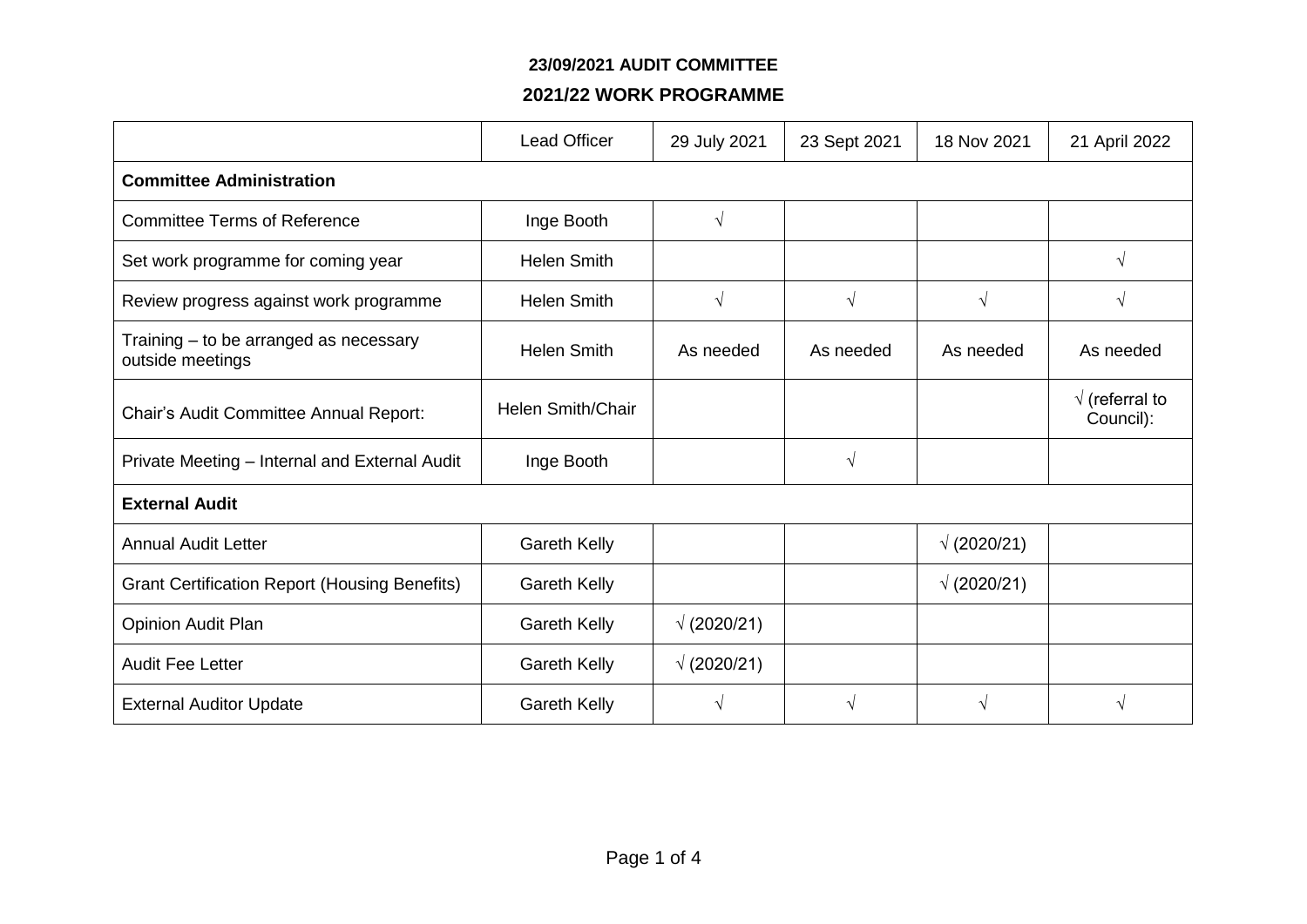## **23/09/2021 AUDIT COMMITTEE**

### **2021/22 WORK PROGRAMME**

|                                                                                                                                               | <b>Lead Officer</b>   | <b>July 2021</b>  | Sept 2021                                 | Dec 2021   | April 2022         |  |
|-----------------------------------------------------------------------------------------------------------------------------------------------|-----------------------|-------------------|-------------------------------------------|------------|--------------------|--|
| <b>Internal Audit</b>                                                                                                                         |                       |                   |                                           |            |                    |  |
| Internal Audit Annual Plan (including review<br>of Internal Audit Charter)                                                                    | <b>Peter Harrison</b> |                   |                                           |            | 2022/23 √          |  |
| Annual Internal Audit Report                                                                                                                  | <b>Peter Harrison</b> | $2020/21\sqrt{ }$ |                                           |            | 2021/22 $\sqrt{ }$ |  |
| 2020/21 Internal Audit Plan Progress,<br>Individual Internal Audit Reports and<br><b>Recommendation Follow Up Report</b>                      | <b>Peter Harrison</b> | V                 | $\sqrt{ }$                                | $\sqrt{ }$ |                    |  |
| Review effectiveness of Internal Audit                                                                                                        | <b>Helen Smith</b>    |                   |                                           | $\sqrt{ }$ |                    |  |
| <b>Accounts</b>                                                                                                                               |                       |                   |                                           |            |                    |  |
| Approve the 2020/21 draft Statement of<br><b>Accounts</b>                                                                                     | <b>Helen Smith</b>    | $\sqrt{}$         |                                           |            |                    |  |
| Approve the 2020/21 Statement of Accounts,<br><b>Annual Governance Statement and Action</b><br>Plan<br>Sign letter of representation          | <b>Helen Smith</b>    |                   | $\sqrt{}$ (update<br>report to<br>follow) |            |                    |  |
| 2020/21 Statement of Accounts - Receive<br>external auditor's opinion on Accounts (Audit<br>Findings Report & Financial Resilience<br>Report) | <b>Gareth Kelly</b>   |                   | $\sqrt{}$ (report to<br>follow)           |            |                    |  |
| Review Accounting Policies for 2021/22<br><b>Statement of Accounts</b>                                                                        | <b>Helen Smith</b>    |                   |                                           | V          |                    |  |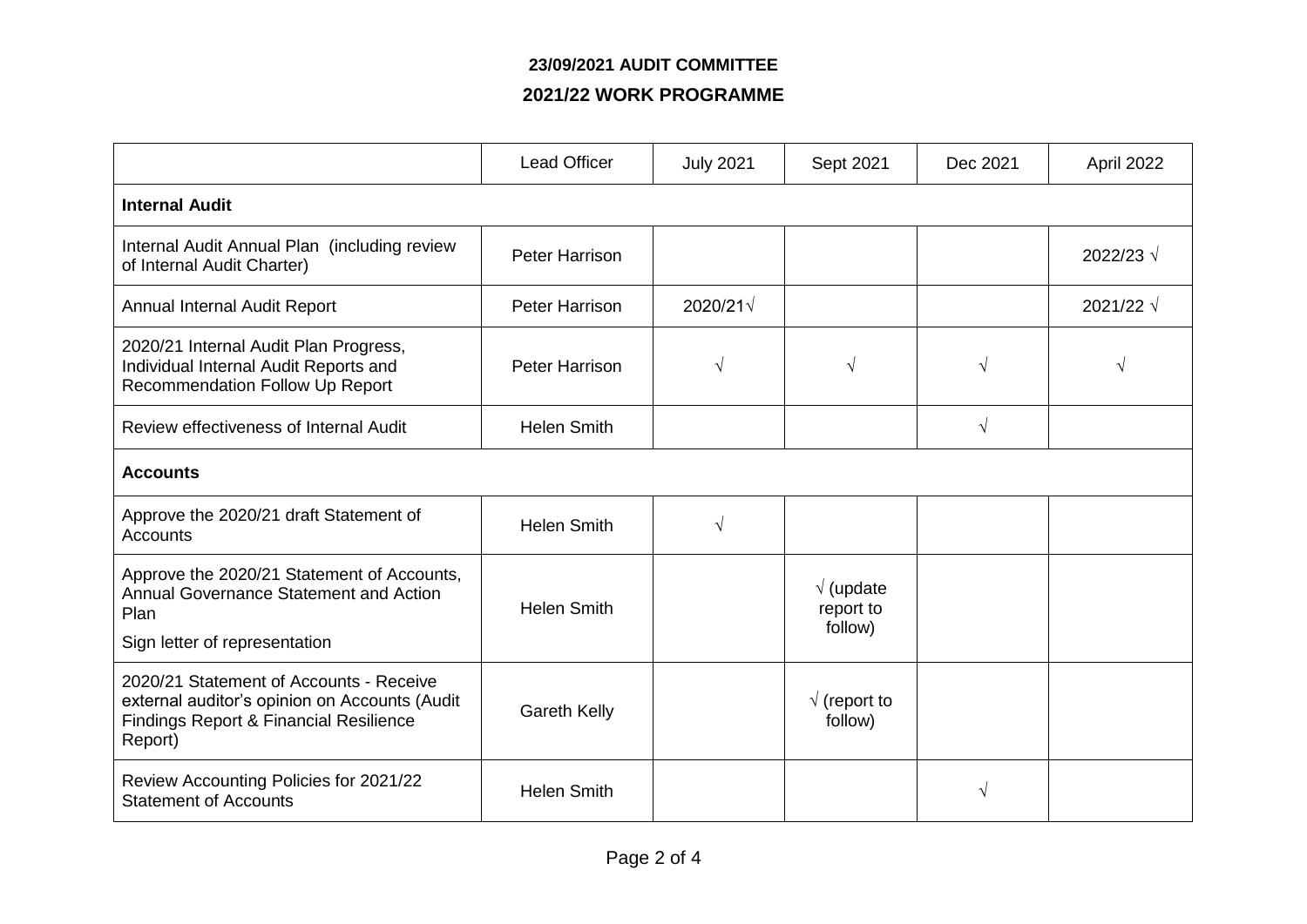#### **23/09/2021 AUDIT COMMITTEE**

### **2021/22 WORK PROGRAMME**

|                                                                                                | <b>Lead Officer</b>         | <b>July 2021</b>      | Sept 2021     | Dec 2021     | April 2022 |
|------------------------------------------------------------------------------------------------|-----------------------------|-----------------------|---------------|--------------|------------|
| <b>Regulatory Framework</b>                                                                    |                             |                       |               |              |            |
| <b>Review Annual Governance Statement for</b><br>inclusion in the Statement of Accounts Report | <b>Helen Smith</b>          | Arrange sub-<br>group |               |              |            |
| Contribute to review of Constitution                                                           | <b>Helen Smith</b>          |                       |               | $\sqrt{ }$   |            |
| Annual Review of Anti-Fraud Policy & Activity                                                  | <b>Helen Smith</b>          | Delay to Sept<br>2021 | ↵             | $\mathcal N$ |            |
| Review Whistleblowing Policy (Bi-annual)                                                       | <b>Helen Smith</b>          |                       | $\rightarrow$ | $\sqrt{ }$   |            |
| Review of Performance and Risk<br><b>Management Framework</b>                                  | Simon McVey                 |                       |               |              | $\sqrt{ }$ |
| Review of Operational Risks above the line of<br>risk tolerance                                | Simon McVey                 |                       |               |              | $\sqrt{ }$ |
| Audit Committee Risk Register                                                                  | <b>Helen Smith</b>          | Delay to Sept<br>2021 | ⇃             | $\sqrt{ }$   |            |
| <b>Strategic Risk Register</b>                                                                 | Simon McVey                 | V                     |               | $\sqrt{ }$   |            |
| <b>Review Local Code of Governance</b>                                                         | Helen Smith/Linda<br>Fisher |                       |               | $\sqrt{ }$   |            |
| <b>Review Audit Committee's effectiveness</b>                                                  | <b>Helen Smith</b>          |                       |               | V            |            |